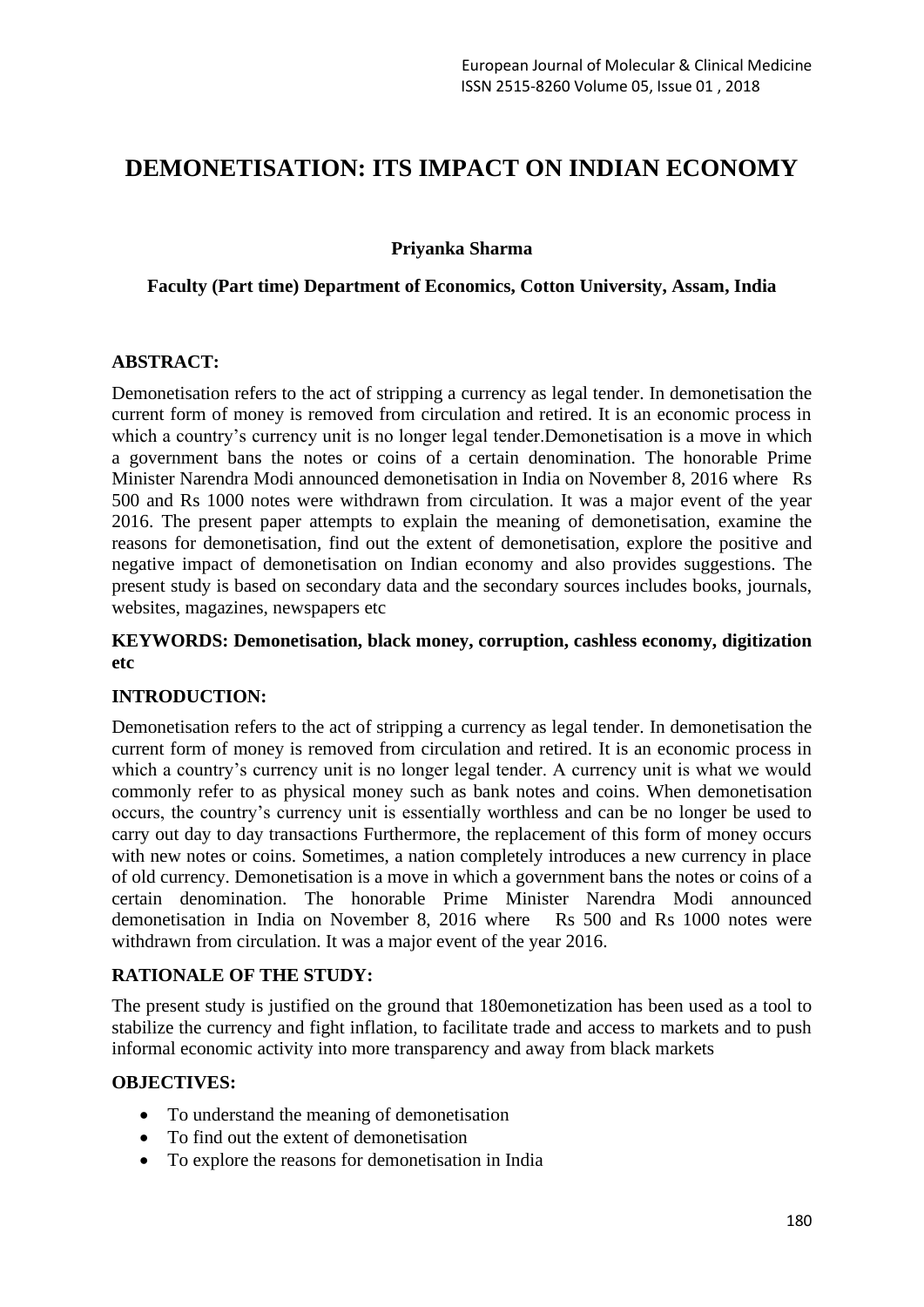- To study the positive as well as negative impacts of demonetisation on Indian economy.
- To provide suggestions

## **REVIEW OF LITERATURE:**

**Lokesh Uke (2017)** titled as Demonetisation and its effects in India where he studied the positive and negative impact of 181emonetize181ion in India and the study was based on secondary data. The main purpose of 181emonetize181ion is to eradicate black money and diminish corruption. He expressed that Government of India has been successful to some extent. Demonetisation had negative impact for a short duration on Indian financial markets. But he pointed out that the real impact will be shown in the future.

**Sweta Singhal (2017)** titled as Demonetisation and E- banking in India was a case study to check the awareness level of people in rural areas in India about e-banking facilities and how much it has increased after 181emonetize181ion.

**Varshith J.R, (2016)** in his study has stated that the move to 181emonetize Rs.500 and Rs.1000 currency tenders by the union government of India during the year of 2016 was a laudable and historic effort to clean up the decades'long corruption and black money.

**V.Gupta (2016)** points out that the main objective of this move was to curb the black money, corruption and fake money menace.

## **METHODOLOGY:**

The present paper is based on descriptive and exploratory research. It is descriptive in the sense that proper description has been made regarding the meaning of demonetisation in India and the various reasons for it. It is exploratory in the sense that here the various impacts of demonetization on Indian economy which can be positive as well as negative have been identified. The present study is based on secondary data and the various secondary sources includes books, newspapers, magazines, journals, websites etc

# **EXTENT OF DEMONETISATION:**

November 8, 2016 was considered to be a doom's day for the holders of unaccounted cash since demonetisation of Rs 500 and Rs 1000 notes led to a massive loss of liquidity in the Indian economy. According to RBI report, demonetised currency on (November 8, 2016) valued at Rs. 15.4 trillion . It amounted to 86.9% of the value of total currency in circulation.

#### **REASONS FOR DEMONETISATION IN INDIA:**

Demonetisation though rare stillcountries around the world have conducted demonetisation measures for various reasons. Government chooses to undergo demonetisation as the currency gets out of control due to the problems of hyperinflation. To prevent criminal actions such as counterfeiting, terrorism or tax evasion government made such a move.

#### **POSITIVE IMPACT OF DEMONETISATION ON INDIAN ECONOMY:**

#### **1. Check on food inflation:**

Owing to a substantial withdrawal of currency in circulation, demonetisation led to a check on food inflation in the economy. Liquidity crunch led to a substantial fall in stock piling of foodgrains. Accordingly, there was a sharp fall in food inflation by about 240 basic points between November 2016- January 2017.

#### **2. Elimination of fake currency:**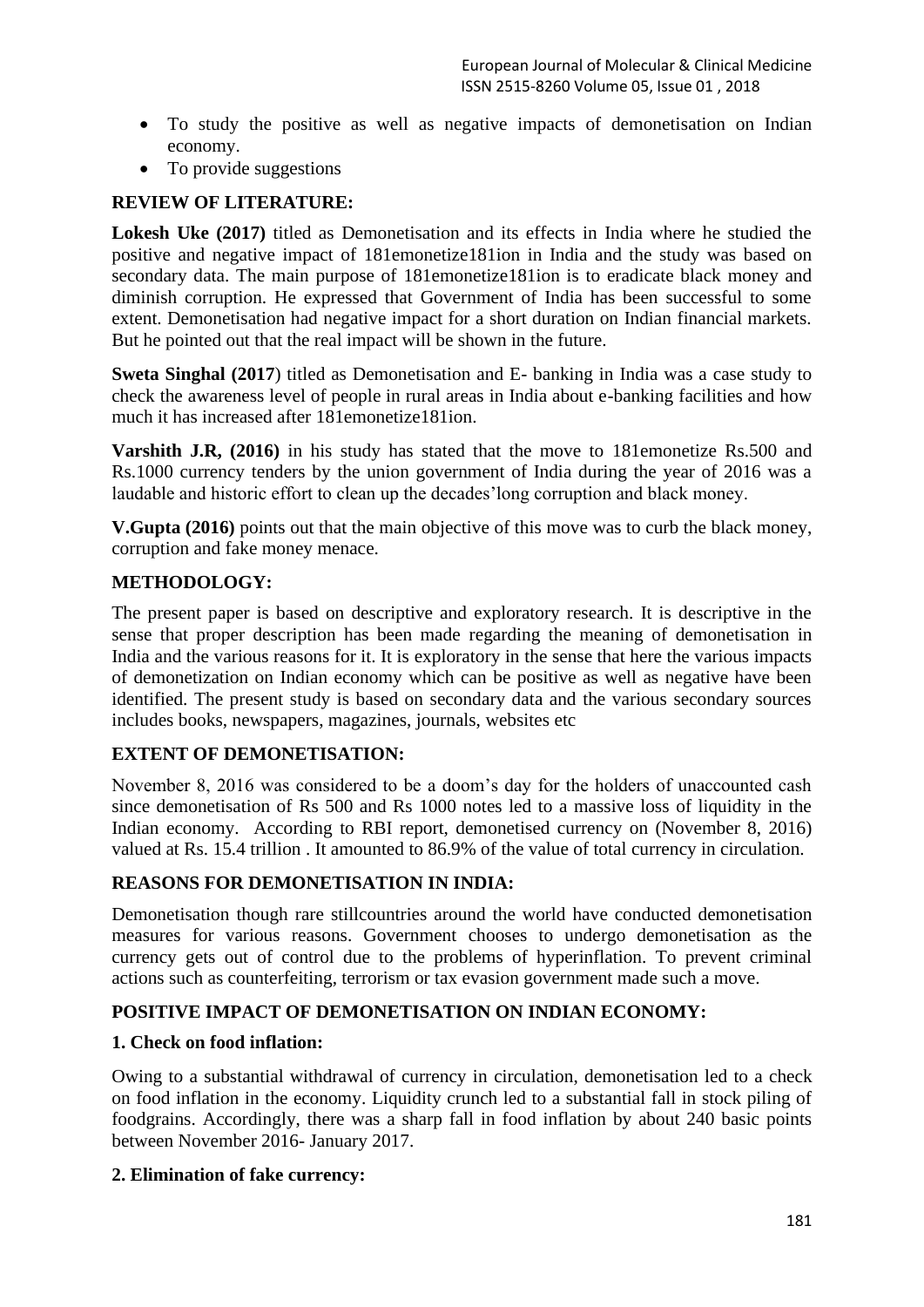There was 100% elimination of fake currency (counterfeit currency ) from the economy. The racketeers of fake currency were badly hurt just with one stroke of the government.

## **3. Surge in Cash deposits:**

There was a surge in cash deposits in Jhan Dan Accounts. This promoted financial inclusion to its top gear. According to RBI estimate, Rs. 11.5 lakh crore money was deposited in the banks following demonetization.

## **4. Attack on Hawala Transactions:**

Hawala transactions (hidden transactions and transfer of money) were deeply hurt as cash almost evaporated from the economy.

## **5. Realization of Overdues:**

People rushed to clear their overdues related to bank loans, property tax, electricity bills etc. because the government provided a window of clearing the old dues by using the old (demonetized) currency

## **6. Push towards digitization:**

With cash almost disappearing from the market, people were driven to digital modes of transactions. This was a big move towards cashless economy. It also promoted banking habits of the people, a big leap towards financial inclusion.

## **7. Tax Compliance:**

A shift from cash to banking transactions led to better tax compliance. The government recorded a noticeable rise in tax to GDP ratio.

#### **8. Real estate cleansing:**

Demonetisation led to a deep cleansing of real estate sector. This sector served as the centrestage of shadow economy. With the eradication of black money following demonetisation real estate sector lost its sheen for speculative investment through black money. Prices in the real estate sector have crashed and housing is becoming more affordable for the middle and the lower sections of the society.

# **NEGATIVE IMPACT OF DEMONETISATION ON INDIAN ECONOMY:**

#### **1. A Deep Hurt to Economic Sentiment:**

The idea of banning nearly 86% of the currency in circulation led to a serious cut in monetary base of the country: the monetary base declined from Rs 22.5 trillion to Rs 13.7 trillion and this caused a deep hurt to economic sentiment in the domestic economy. Economic activity is driven by economic sentiment and if economic sentiment is hurt, economic activity must suffer. Consequently, following demonetisation, all parameters of economic activity (production, consumption, investment and exchange) received a big jolt. The producers planned lesser output, consumers planned lesser consumption, investors planned lesser investment and exchange started shrinking and there was an environment of economic slowdown.

#### **2. Large -scale lay off in unorganized sector:**

Nearly 90 percent of the workforce in India is engaged in the informal sector in order to earn their livelihood and they are highly cash dependent and cash sensitive. A huge cut in liquidity following note ban led to an instantaneous cut in production activities.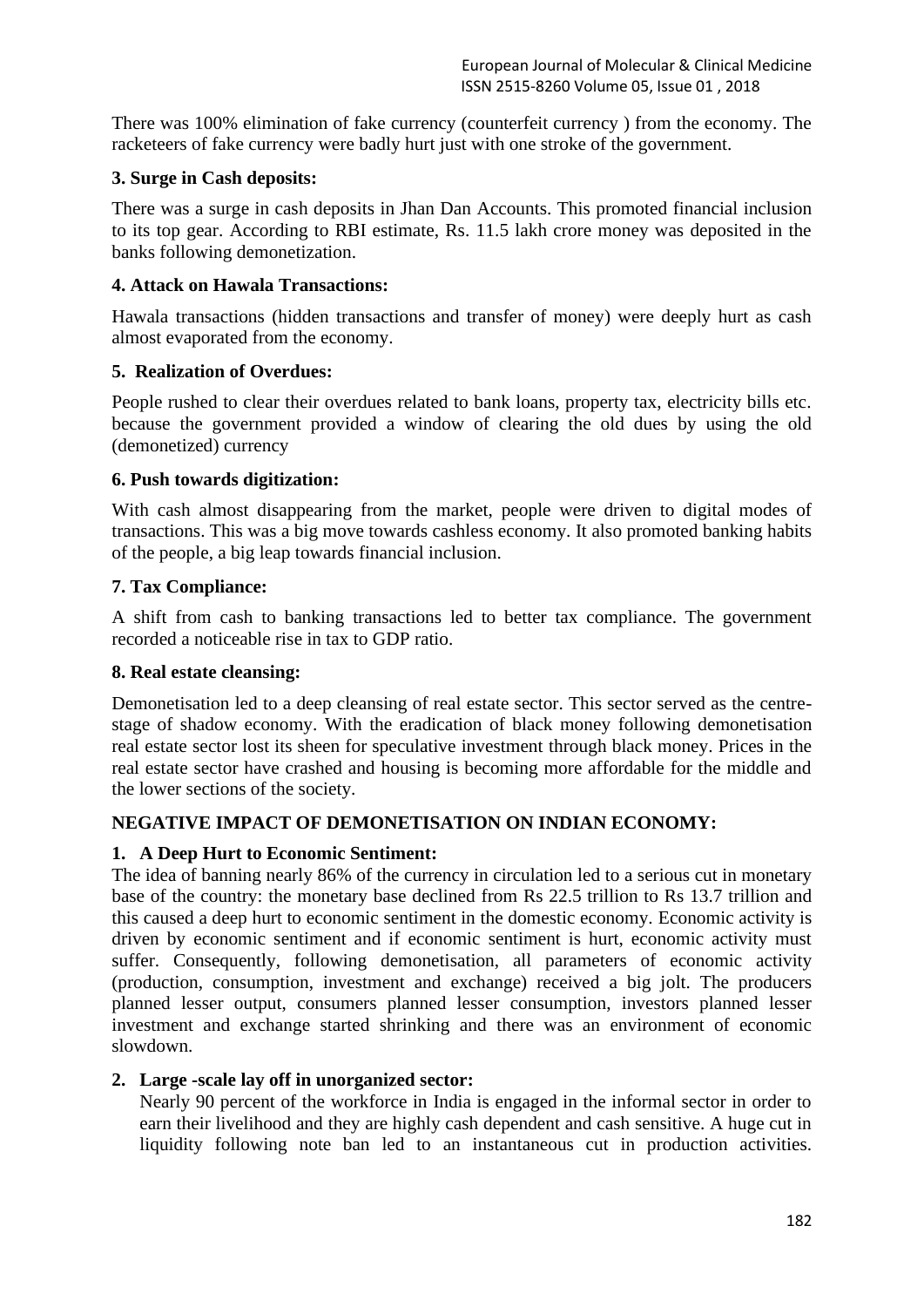Consequently, there was a large scale lay off in unorganized sector and daily wage earners lost their jobs immediately after demonetization.

# **3. Dent in GDP growth:**

Massive lay-off and declining economic sentiment implied a significant dent in GDP growth. According to most estimates including one by Prof. Manmohan Singh, the former Prime Minister of the country), there was nearly a 2 percent decline in country's GDP growth as a consequence of demonetisation.

## **4. Slump in Real Estate:**

Demonetisation has led to slump in real estate sector of the economy. This sector has been one of the prime GDP drivers in the Indian economy. No doubt, 183emonetization has cleansed this sector of black money transactions. But at the same time, purchase and sale in this sector has touched the rock-button. Construction activity has been severely hit while inventory has piled up. Opportunities of employment have dried up. The hope of revival of this sector is rather bleak and remote. Stagnation of real estate sector is bound to be a serious bottleneck in the overall growth process of the Indian economy.

## **SUGGESTIONS:**

- The government should take necessary measures to remove the negative impact of demonetisation on Indian economy and for this, the government can formulate a special committee which comprise of experts from various sectors. The government should from time to time publish the data regarding demonetisation to develop awareness among the people about the progress.
- Educate everyone about the use of e-wallets and debit card and credit cards so that the purpose of making our economy to be a cashless economy turns into reality.
- Workshops and seminars should be organized for people of rural areas who are not aware of net banking system.
- More branches should be opened in rural areas where there is no banking facility.
- Zero balance bank account should also be opened up in private banks so that it can attract low-income groups or people of rural areas.

#### **CONCLUSION:**

Economists are busy in pointing out the pros and cons of the demonetization policy but the government opines that the former outweighs the latter. Even though there is suffering and agony among the masses but the government is very optimistic and point out that the benefits of this policy will be evident in the long run. Note ban in India has shown good result in the elimination of black money and eradication of corruption. Government should take all the necessary measures to minimize the hardships being faced by the public. It is expected that demonetisation policy will definitely bring about positive changes in our economy.

#### **REFERENCES:**

[1] Varshith J. R., (2016). Demonetization of Rs 500 and Rs 1,000 currency, a boon to common Indian citizen. This is a community article, India, P-1-4

[2] V. Gupta (2016). An Essay/ Article on demonetisation in India with its social and economic impact. New Delhi, India. P2-6